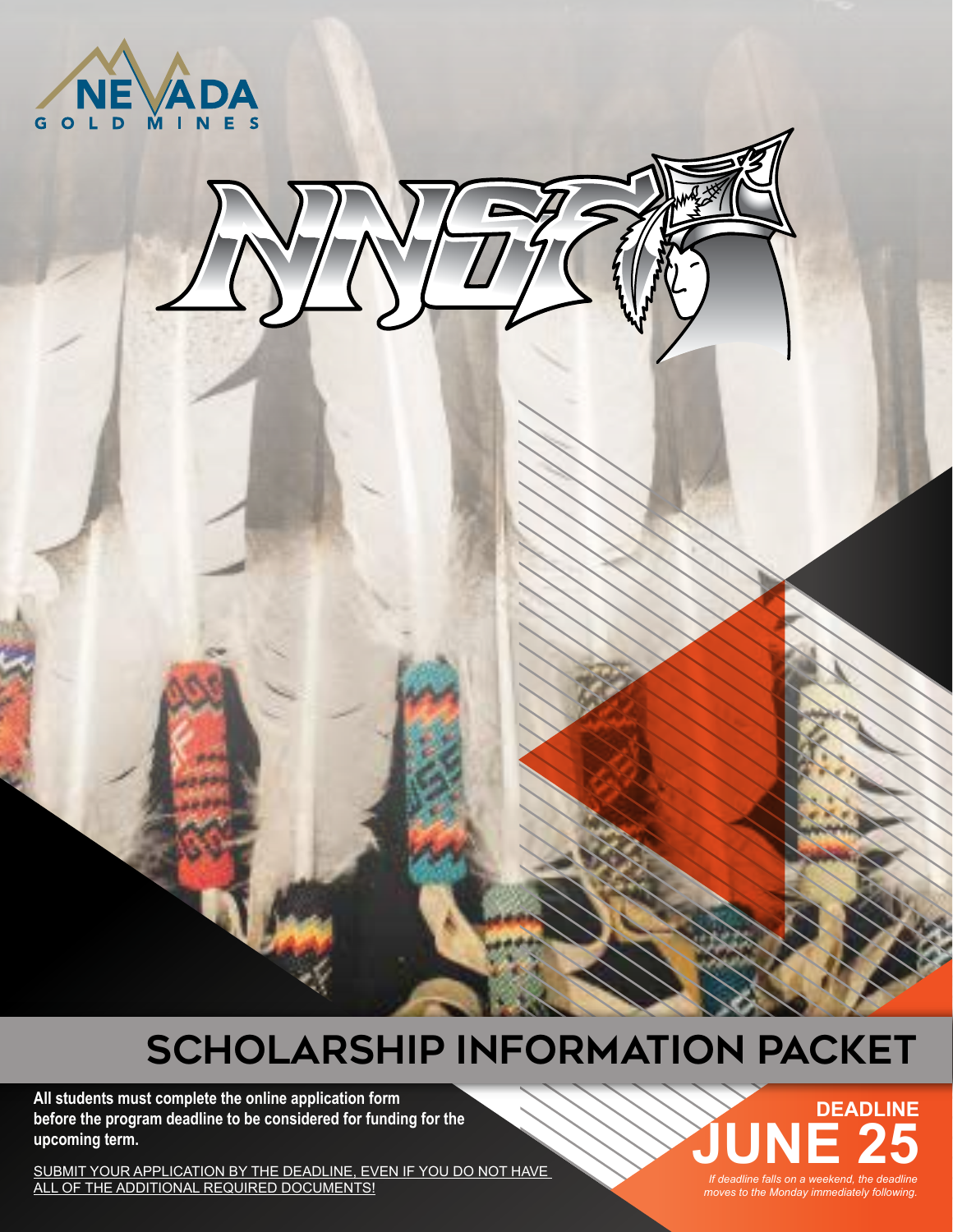## **NNSF EDUCATION FUNDING PROGRAMS The programs outlined in this information packet require an online application.**

| <b>NNSF</b><br><b>Scholarship Foundation</b>                                                                                                                                                                                                                                                                                                                                                                                                                                                                                                                                                                                                                                                         | <b>Tuition Assistance Program for</b><br><b>Great Basin College</b>                                                                                                                                                                                                                                                                                                                                                                                                                                                                                                                                                                                                                                                                                                           | <b>Nevada Gold Mines "Gold" Mining</b><br><b>Scholarship</b>                                                                                                                                                                                                                                                                                                                                                                                                                                                                                                                                                                                                                                                                                                                                                                                                                                   |
|------------------------------------------------------------------------------------------------------------------------------------------------------------------------------------------------------------------------------------------------------------------------------------------------------------------------------------------------------------------------------------------------------------------------------------------------------------------------------------------------------------------------------------------------------------------------------------------------------------------------------------------------------------------------------------------------------|-------------------------------------------------------------------------------------------------------------------------------------------------------------------------------------------------------------------------------------------------------------------------------------------------------------------------------------------------------------------------------------------------------------------------------------------------------------------------------------------------------------------------------------------------------------------------------------------------------------------------------------------------------------------------------------------------------------------------------------------------------------------------------|------------------------------------------------------------------------------------------------------------------------------------------------------------------------------------------------------------------------------------------------------------------------------------------------------------------------------------------------------------------------------------------------------------------------------------------------------------------------------------------------------------------------------------------------------------------------------------------------------------------------------------------------------------------------------------------------------------------------------------------------------------------------------------------------------------------------------------------------------------------------------------------------|
| For students enrolled full-time in an<br>eligible/accredited college, university<br>or vocational program or institution<br>• Full-time is a minimum of 11 credits<br>(or equivalent as recognized by the<br>school)<br>Students must maintain a 2.0 GPA<br>\$3,000 per term/semester, up to two<br>awards per year, for Associate's,<br>Bachelor's, Master's, Doctoral,<br>Features<br>Graduate and vocational/technical<br>certificate programs<br>• Award is paid directly to the student<br>May also be eligible for the Nevada<br><b>Gold Mines "GOLD" Mining</b><br>scholarship<br>Not eligible for Tuition Assistance<br>Program at Great Basin College<br>• See website for more information | For eligible students taking part-time<br>course work through Great Basin<br>College who are ineligible for the<br>Newe Numa Scholarship Foundation<br>Only for degree/certificate programs<br>which promote career enhancement,<br>increased potential for employment,<br>or increased earning potential<br>Students must maintain a 2.0 GPA<br>to be eligible<br>If student applies for the AB 262<br>waiver to cover tuition and fees,<br>student will be offered \$500 stipend<br>for books and other expenses paid<br>directly to student<br>If student does not receive an AB<br>262 stipend, tuition and fees will be<br>paid directly to GBC<br>Covers tuition and fees for course<br>work, up to 10 credit hours per<br>semester<br>See website for more information | For Newe Numa Scholarship<br>Foundation award recipients who have<br>reached undergraduate sophomore,<br>junior or senior status or are in a<br>Master's or Doctoral program in one of<br>the following degree fields:<br>Chemical, Electrical,<br>Geological, Geophysical,<br>Geotechnical, Environmental,<br>Mechanical, Metallurgical, or<br><b>Mining Engineering</b><br><b>Environmental Science</b><br>$\bullet$<br>Finance/Accounting<br>$\bullet$<br>Geology<br>$\bullet$<br><b>Health &amp; Safety</b><br>$\bullet$<br><b>Human Resources</b><br>$\bullet$<br><b>Information Technology</b><br>$\bullet$<br><b>Mineral Processing</b><br>$\bullet$<br>Reliability/Supply Chain<br>$\bullet$<br><b>Wildlife Ecology/Conservation</b><br>Minimum 2.5 GPA<br>\$1,500 per term, up to two awards<br>per year<br>Award is paid directly to the student<br>See website for more information |
| First time applicants should submit/<br>upload (via the website above)<br>Applicants<br>scanned or photo files of:<br>• Application (online)<br>• Evidence of tribal affiliation*<br>Personal statement/education plan<br>First Time<br>Final high school transcript or<br>diploma OR grades/transcript from<br>postsecondary education efforts<br>reflecting 2.0 GPA<br>• Registration for upcoming term                                                                                                                                                                                                                                                                                            | First time applicants should submit/<br>upload (via the website above)<br>scanned or photo files of:<br>• Application (online)<br>• Evidence of tribal affiliation*<br>Personal statement/education plan<br>• Final high school transcript or<br>diploma OR grades/transcript from<br>postsecondary education efforts<br>reflecting 2.0 GPA<br>Registration for upcoming term                                                                                                                                                                                                                                                                                                                                                                                                 | Applicants who receive funding<br>from the Newe Numa Scholarship<br>Foundation will automatically be<br>screened for eligibility for the Nevada<br>Gold Mines "Gold" Mining Scholarship.<br>No additional application or documents<br>are required.                                                                                                                                                                                                                                                                                                                                                                                                                                                                                                                                                                                                                                            |
| Students who have previously<br>received an award from this program<br>Continuing Applicants<br>should be prepared to submit/upload<br>(via the website above) scanned or<br>photo files of:<br>• Application (online form)<br>• Grades/transcript from most recent<br>term completed<br>Registration for upcoming term<br>• Updated personal statement /<br>education plan (required once per<br>year)                                                                                                                                                                                                                                                                                              | Students who have previously<br>received an award from this program<br>should be prepared to submit/upload<br>(via the website above) scanned or<br>photo files of:<br>• Application (online form)<br>• Grades/transcript from most recent<br>term completed<br>Registration for upcoming term<br>• Updated personal statement /<br>education plan (required once per<br>year)                                                                                                                                                                                                                                                                                                                                                                                                | Applicants who receive funding<br>from the Newe Numa Scholarship<br>Foundation will be automatically<br>screened for eligibility for the Nevada<br>Gold Mines "Gold" Mining Scholarship.<br>No additional application or documents<br>are required.                                                                                                                                                                                                                                                                                                                                                                                                                                                                                                                                                                                                                                            |

*\*For assistance with interpretation of tribal affiliation eligibility criteria, please review the eligibility flowchart at the end of packet.*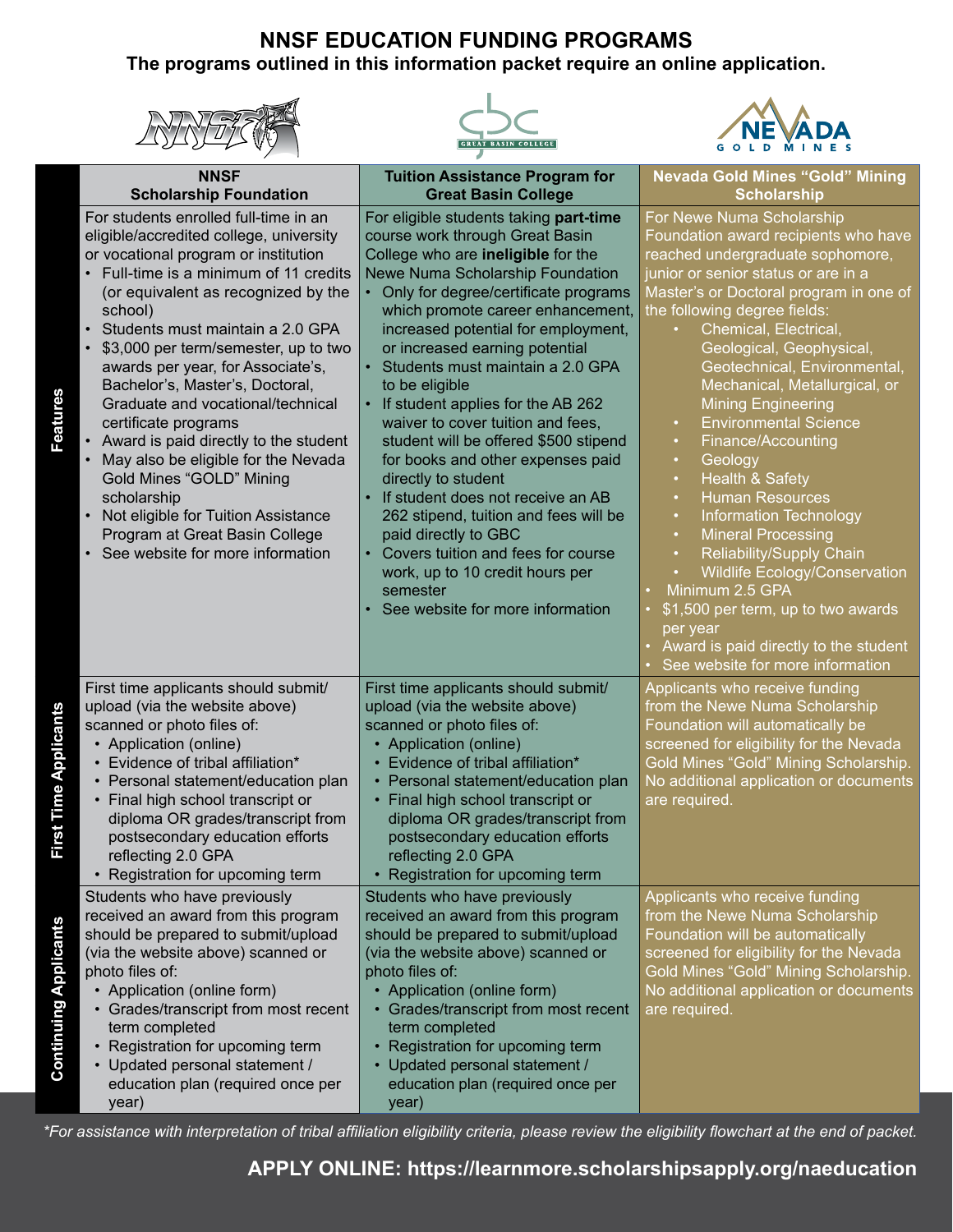### **FIRST-TIME APPLICANTS MUST CREATE AN ACCOUNT** *https://learnmore.scholarsapply.org/naeducation/*

- Register for the Newe Numa Education Foundation Programs at the website listed above.
- Create a User ID, complete all other blanks, and create a password. Once finished, click "submit." **Be sure to use an email address that you access on a frequent basis, as communication will be done via email. STUDENTS ARE RESPONSIBLE FOR MAINTAINING THEIR ACCOUNT INFORMATION AND ENSURING THEIR ACCOUNT CAN BE ACCESSED PRIOR TO THE APPLICATION DEADLINE. RETURN APPLICANTS ONLY NEED TO LOG IN TO THEIR ACCOUNT.**
	- 1. Click on the "Profile" link to create/update your profile. This can be found under the "Participant Menu" link.
	- 2. Complete all required information.

*Note: Changing your password is not required; it is optional. Once you've entered all information, click "Submit" to proceed to apply.*

- 3. If desired, you may review the Program Guidelines. These are the same as outlined in this booklet.
- 4. Select the appropriate scholarship offering to begin your application process.
- 5. Complete the application. **You must complete the entire form in one session** if you logout prior to submitting your data, your information will **not** be saved.
- 6. Upload the required documents. First-time applicants are required to provide all four documents. Continuing students need only provide their most recent grades/transcript, class schedule and an updated education plan (once per year). *Documents may be uploaded after the application deadline.*
- 7. Read the "Student Commitment" section carefully. If you agree to the terms and conditions of the program, click the "Submit" button at the bottom of the page to submit your application.

## **KEY POINTS TO REMEMBER:**

- Students **MUST** submit their application online prior to the deadline.
- Required supporting documents may be submitted **AFTER** the application has been submitted and **AFTER** the application deadline. Applications will not be considered complete until all required supporting documentation is submitted.
- Support for website access is **NOT** available after 4:30pm CST (2:30pm PST), Monday through Friday. Support is not available on weekends or holidays.
- The NNSF Board of Directors will set a final submission deadline date for each application period at their Board of Directors meeting.
- Scholarship America will notify students of missing documents and additional deadlines, as appropriate.
- Questions regarding website access, status of application submittal, and document uploads should be directed to Scholarship America. Inquiries may be submitted via email to WesternShoshone@ scholarshipamerica.org or phone call to (507) 931-1682.

## **HAVE QUESTIONS OR CONCERNS ABOUT THE APPLICATION PROCESS? NNSF SCHOLARSHIP CONTACT: newenuma@scholarshipamerica.org • (507) 931-1682**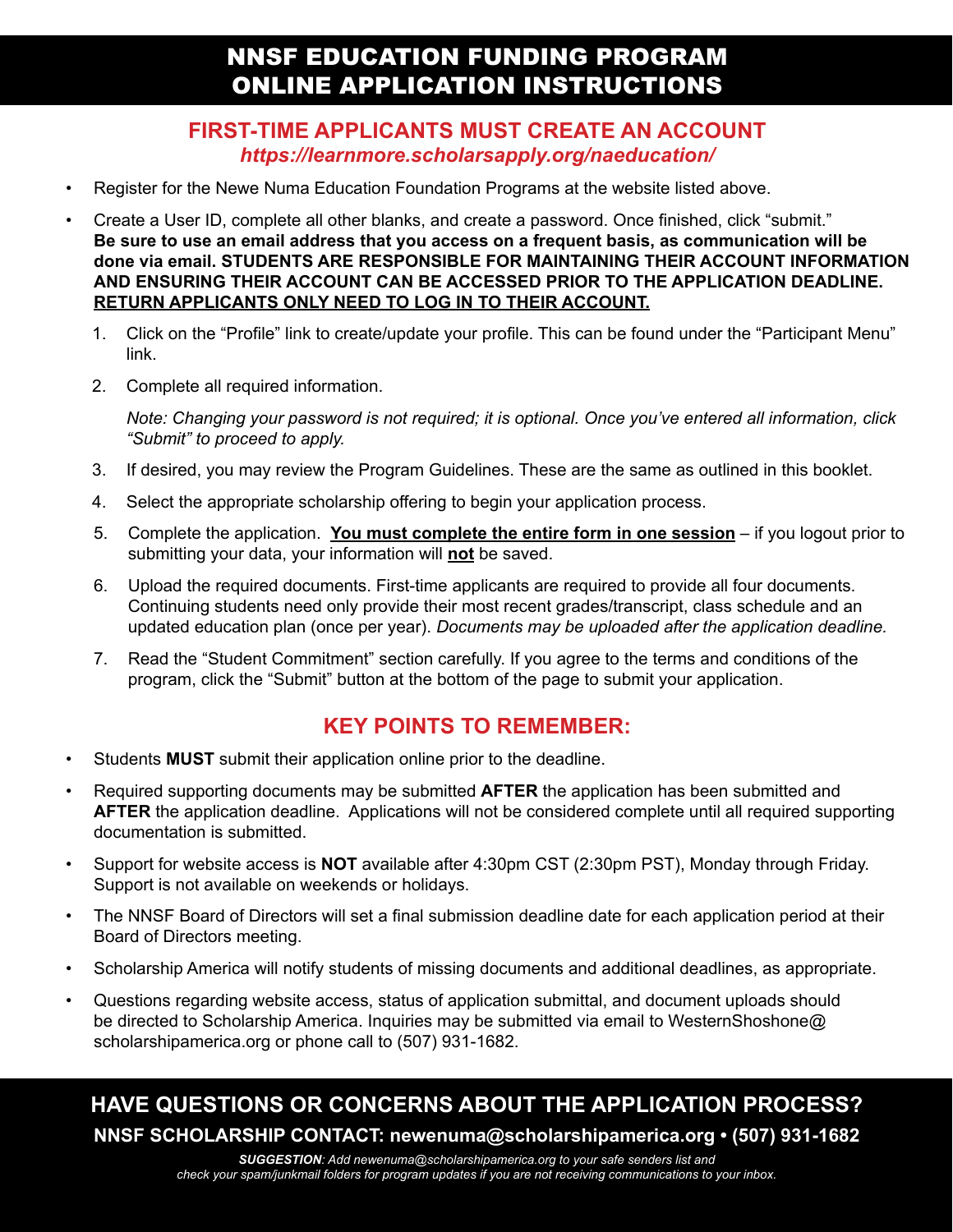## OTHER EDUCATIONAL PROGRAMS SUPPORTED BY NEVADA GOLD MINES

#### **THE FOLLOWING PROGRAMS OFFER ADDITIONAL LEARNING OPPORTUNITIES AND ARE FUNDED BY NEVADA GOLD MINES IN PARTNERSHIP WITH GREAT BASIN COLLEGE.**

**MAINTENANCE TRAINING COOPERATIVE (MTC) -** The MTC scholarships were established as a source of financial support for Western Shoshone students seeking higher education in the Career Trades Education (CTE) program at Great Basin College. Scholarship awards are granted in the amount of \$5,000 per academic year, dispersed as one \$2,500 award per semester. Students must complete each term in good academic standing to be eligible for consecutive disbursements. This award is in the form of financial assistance only and payments are made to Great Basin College for credit to the student account to cover tuition and fees. This award does NOT include an offer of paid, on-the-job work experience. *Visit http://www.gbcnv.edu/financial/mtc for more details.*

The application process for the MTC program begins January of each year for students planning to enroll for the following Fall term. Contacts for more information on how to apply:

- Lucy Pitto, Nevada Gold Mines Native American Affairs Specialist (775) 389-1033, lpitto@nevadagoldmines.com
- Mindy Caskey, GBC Financial Services Program Officer (775) 753-2267, melinda.caskey@gbcnv.edu

## FINANCIAL AID RESOURCES FOR POST-HIGH SCHOOL EDUCATION

#### **FREE APPLICATION FOR FEDERAL STUDENT AID (FAFSA) ~ HTTPS://FAFSA.GOV**

**• THE FORM** required at all colleges that accept and award federal aid. Must be completed each year on-line (October-March deadlines). You will need to have your tax information to fill out the application.

#### **TRIBAL SCHOLARSHIPS (FUNDED THROUGH THE BUREAU OF INDIAN AFFAIRS EDUCATION GRANT)**

- Contact your tribal education director or the tribal administrator for funding opportunities
- Annual scholarship; eligibility criteria set by each tribe.

#### **AMERICAN INDIAN EDUCATION FUND ~ WWW.AIEFPROGRAM.ORG**

#### **THE AMERICAN INDIAN COLLEGE FUND ~ HTTP://WWW.COLLEGEFUND.ORG/**

**AMERICAN INDIAN SCIENCE AND ENGINEERING SOCIETY (AISES) ~ HTTP://WWW.AISES.ORG/SCHOLARSHIPS**

**AMERICAN INDIAN GRADUATE CENTER ~ HTTP://WWW.AIGCS.ORG/SCHOLARSHIPS/GMS-PROGRAM-INFORMATION/**

**AMERICAN INDIAN GRADUATE CENTER GRADUATE FELLOWSHIPS ~ HTTP://WWW.AIGCS.ORG/SCHOLARSHIPS/ GRADUATE-FELLOWSHIPS/**

**GATES MILLENNIUM SCHOLARS PROGRAM HTTP://WWW.GMSP.ORG/**

**GREAT BASIN COLLEGE WESTERN SHOSHONE SCHOLARSHIP ~ WWW.GBCNV.EDU/FINANCIAL/SCHOLARSHIPS**

**INDIAN HEALTH SERVICE SCHOLARSHIP FOR AMERICAN INDIANS AND ALASKA NATIVES ~ HTTPS://WWW.IHS.GOV/ SCHOLARSHIP/**

**WESTERN SHOSHONE EDUCATIONAL TRUST FUND GRANT ~ WSHOSHONEEDUCATIONTRUSTFUND@YAHOO.COM**

**ELKO COUNTY CLASSROOM TEACHERS ASSOCIATION SCHOLARSHIP ~ WWW.ELKOCOUNTYTEACHERS.COM/ GRANTS--SCHOLARSHIPS**

**MAINTENANCE TRAINING COOPERATIVE SCHOLARSHIP ~ WWW.GBCNV.EDU/FINANCIAL/MTC.HTML**

**WELLS RURAL ELECTRIC COMPANY NEXT DOLLAR FOUNDATION SCHOLARSHIP ~ WWW.WREC.COOP/ COMMUNITY/YOUTH-PROGRAMS**

**ELKO COUNTY ART CLUB SCHOLARSHIP ~ HTTPS://ELKOCOUNTYARTCLUB.WILDAPRICOT.ORG**

**ELKO COUNTY CATTLEWOMEN SCHOLARSHIP ~ WWW.NVCATTLEWOMEN.COM**

**KINROSS SHOSHONE SCHOLARSHIP / KINROSS GOLD USA., INC. SCHOLARSHIP PROGRAM**

#### **CONTACT YOUR HIGH SCHOOL GUIDANCE COUNSELOR FOR INFORMATION ON THE FOLLOWING PROGRAMS AVAILABLE TO ELKO AREA STUDENTS:**

- Rotary Club of Elko Desert Sunrise Scholarship
- Elko County Support Staff Organization (ECSSO) Scholarship

#### **NEVADA GOLD MINES DEPENDENT SCHOLARSHIP**

• For dependent children of full-time Nevada Gold Mines employees. Contact Human Resources for more information.

THIS LIST IS NOT CONSIDERED TO BE "ALL INCLUSIVE", AS SCHOLARSHIP OPPORTUNITIES CHANGE OFTEN. VISIT THE WEBSITES LISTED OR CONTACT THE ORGANIZATION FOR THE MOST CURRENT INFORMATION REGARDING THE PROGRAMS LISTED.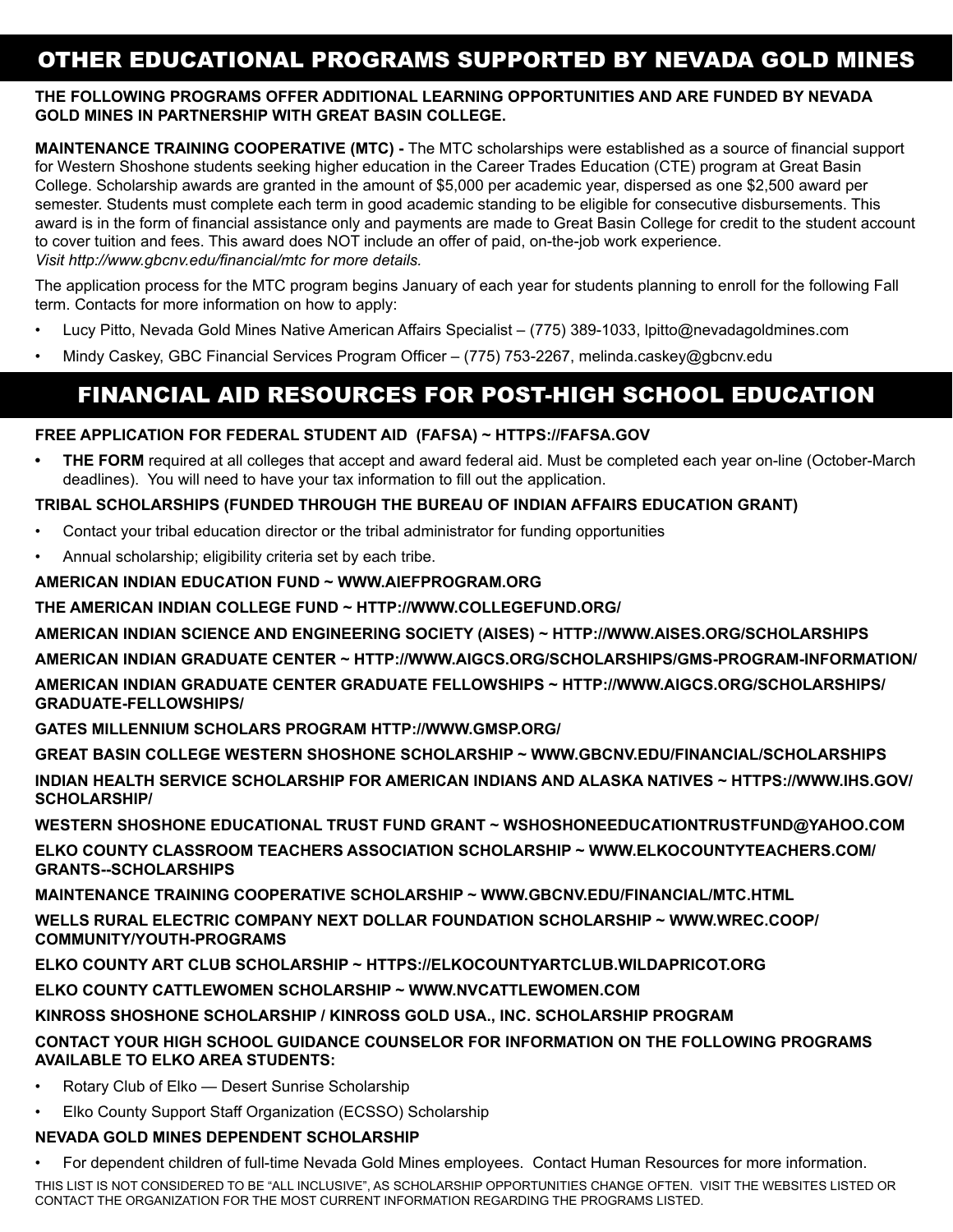

**As of 2021, NNSF has awarded 2,140 scholarships, totaling \$5.1 million dollars, with corporate funding of \$14 million.**



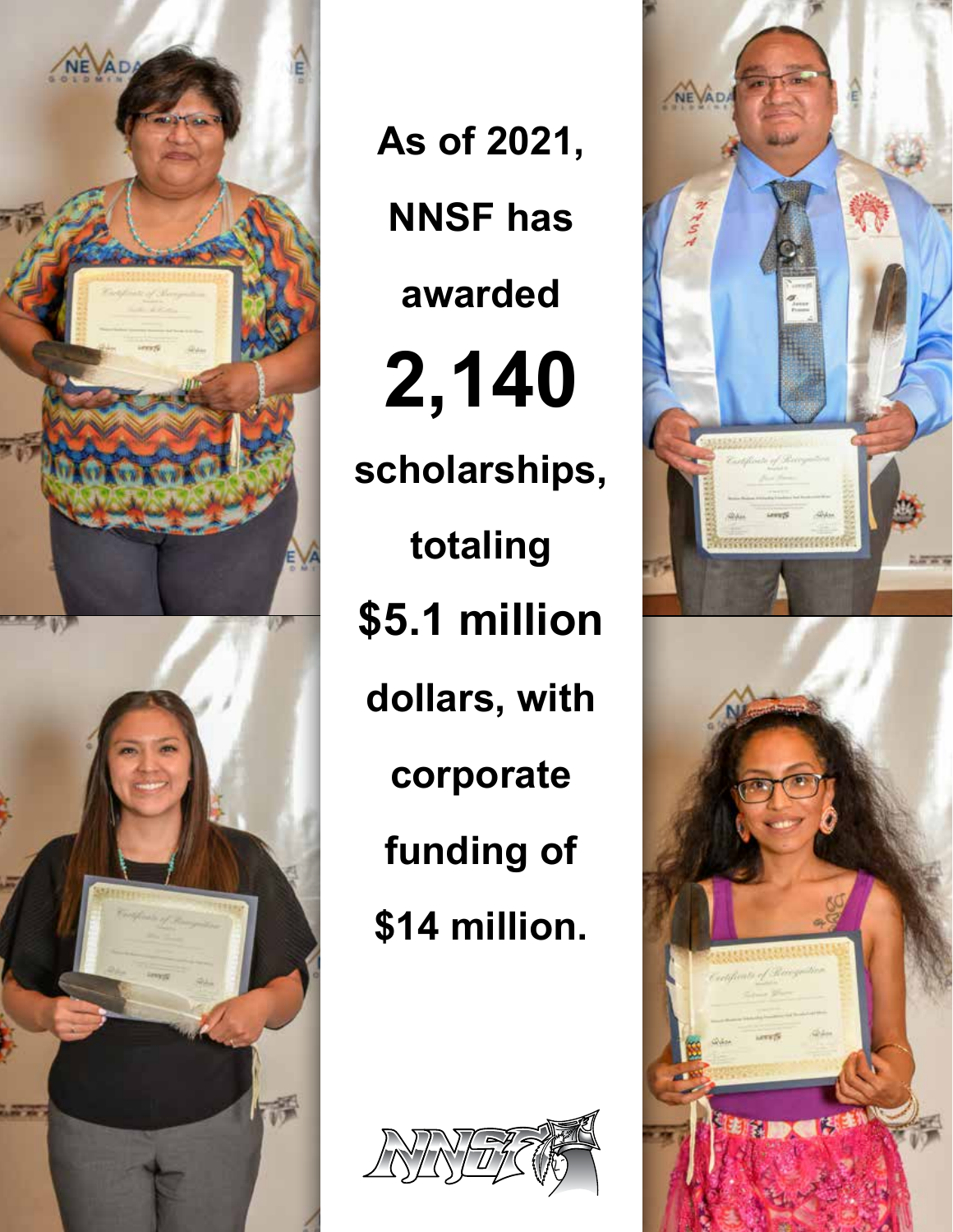





Please direct questions regarding eligibility for the NNSF education funding programs to: Lucy Pitto (775) 389-1033, lpitto@nevadagoldmines.com or Morgen Thacker, (775) 219-9193, morgen.thacker@mindfuleducationllc.com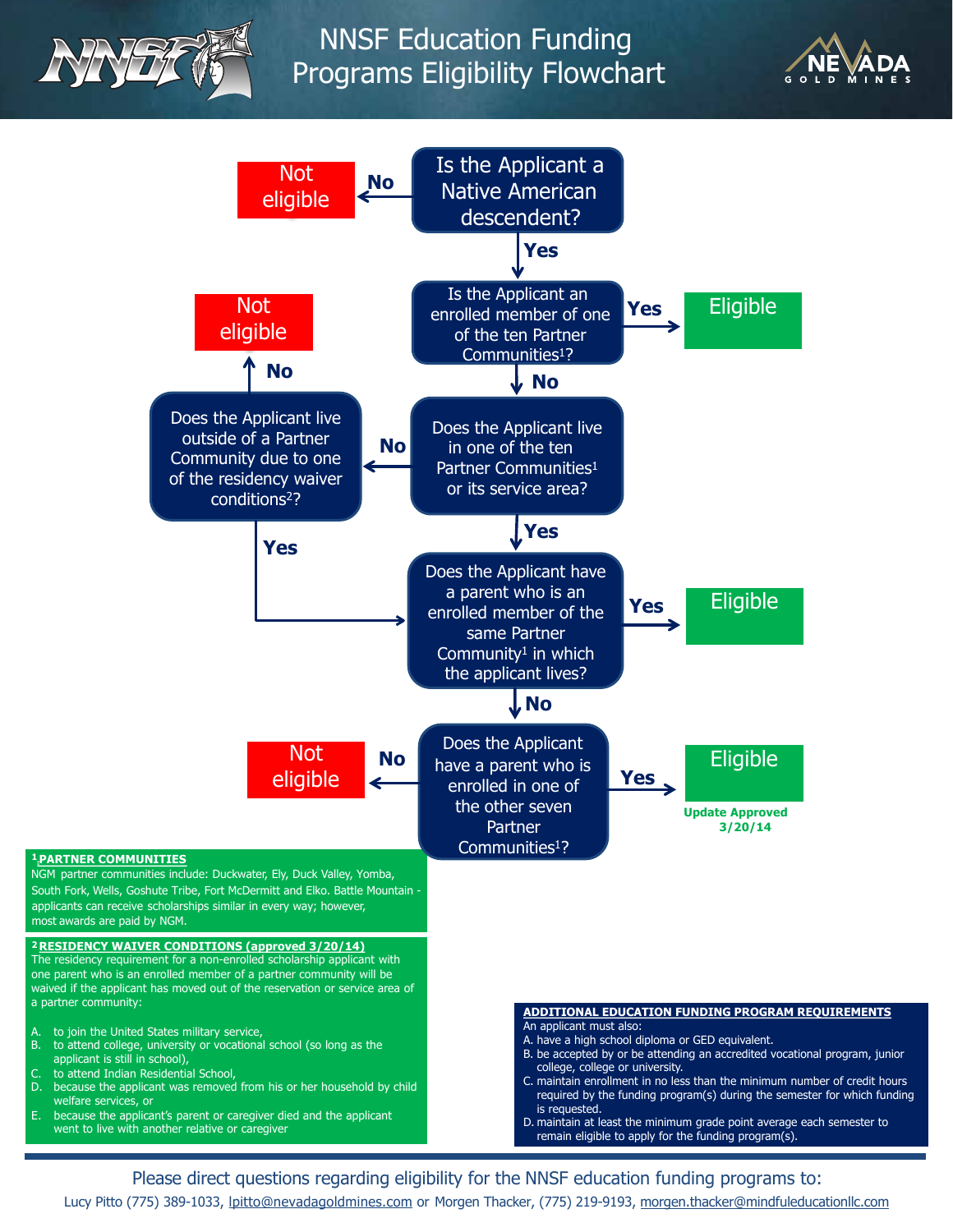

## DEVELOPED BY ALUMNI, FOR ALUMNI • MOVING TOGETHER AS NNSF GRADUATES

**Upon earning your post-secondary degree, you are invited to join the NNSF Alumni Association. The Alumni Association's Task Force members are working to bring alumni together through reunion events that serve the professional interests of members and their communities.**

**Email lpitto@nevadagoldmines.com with questions or to register.**